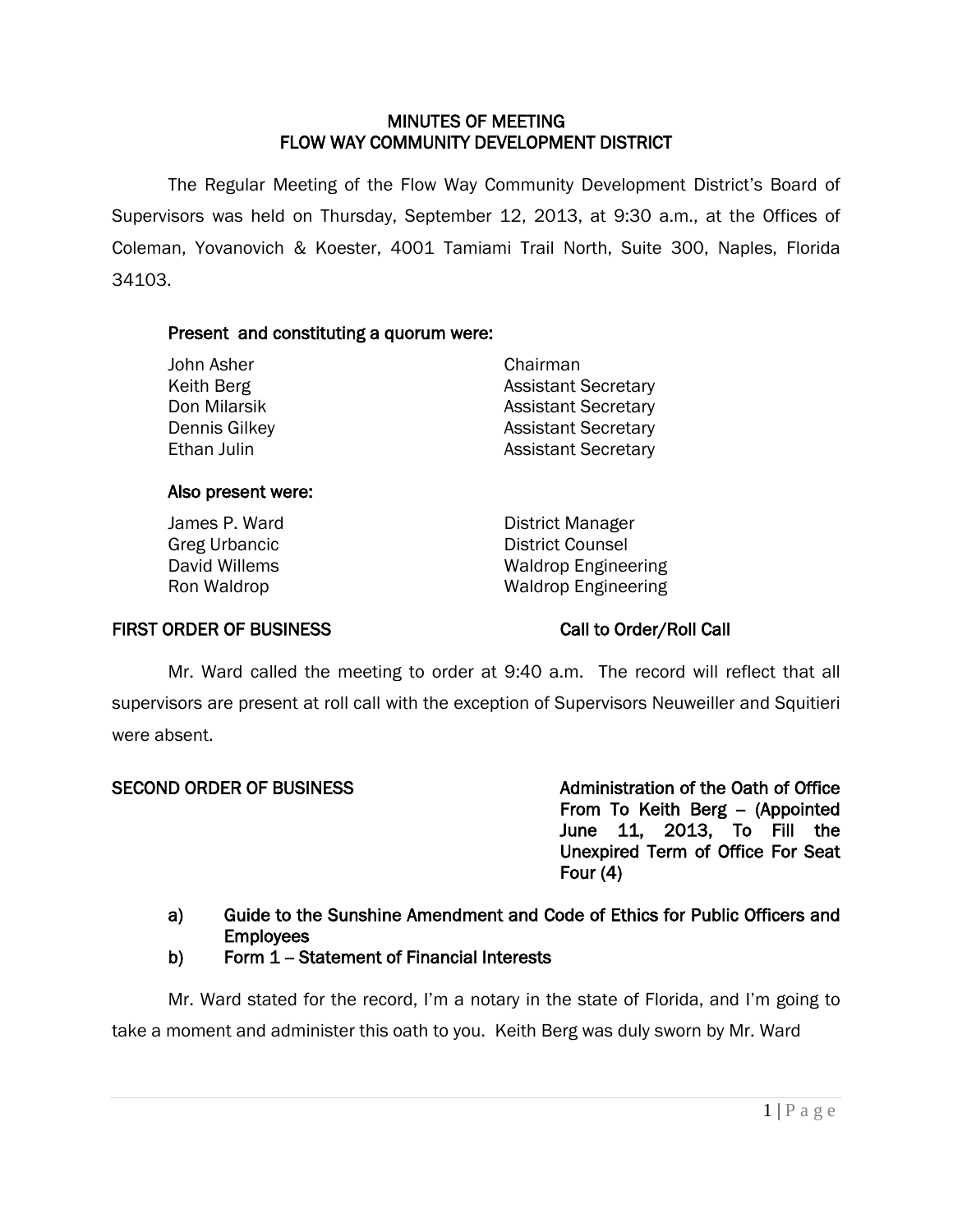### FLOW WAY CDD September 12, 2013

Mr Ward asked Mr. Berg to sign the oath of office, put your name in the appropriate two spots, return it to me, and I will notarize it and make it a part of the public record for you. Attached to the oath that I gave you is a Form 1, statement of financial interest. You are required by law to file that within 30 days of your being seated at today's Board meeting. It's required that you file it with the Supervisor of Elections in the County in which you reside. If you have any questions concerning it, you are welcome to call myself or Mr. Greg Urbancic and we will help you through the process. The Supervisors of Elections can find you these days if you do not do that, and some of them have been, so I suggest you make sure that that gets done.

Mr. Berg asked in addition to the one that I've already filed for the year?

Mr. Ward asked you've filed one for this District already?

Mr. Berg stated no, for others.

Mr. Ward stated then you need to amend that particular form and include this District on the form on file.

Mr. Berg asked is there another form to amend?

Mr. Ward stated no, you have to use the same form, and you probably fill it out with the exact same information that you've already filed. Attached to that is a guide to the Sunshine Amendment and the Code of Ethics for public employees. I won't take the time to go through it with you, but if you have any questions, Greg or I will certainly be glad to answer them. One piece of the legislation that we will talk to you about is the Sunshine Law. It basically means that no two members of the Board may do business outside of an open, noticed public meeting, nor may you use a member of your staff or a member of the public to communicate to another member of the Board on a matter which may foreseeably appear before the Board.

Violations of the Sunshine Law are considered ethics violations of the statute. That means that if you're ever charged with an ethics violation, you'll have to defend yourself individually, and the Board cannot do it simply because you are considered to be acting outside of your scope and authority as a member of the Board. In the 30 years that I've been doing this, I've never had a board member charged with an ethics violation. I tell you if you have a question, call either myself or call Greg, we'll be happy to help you through the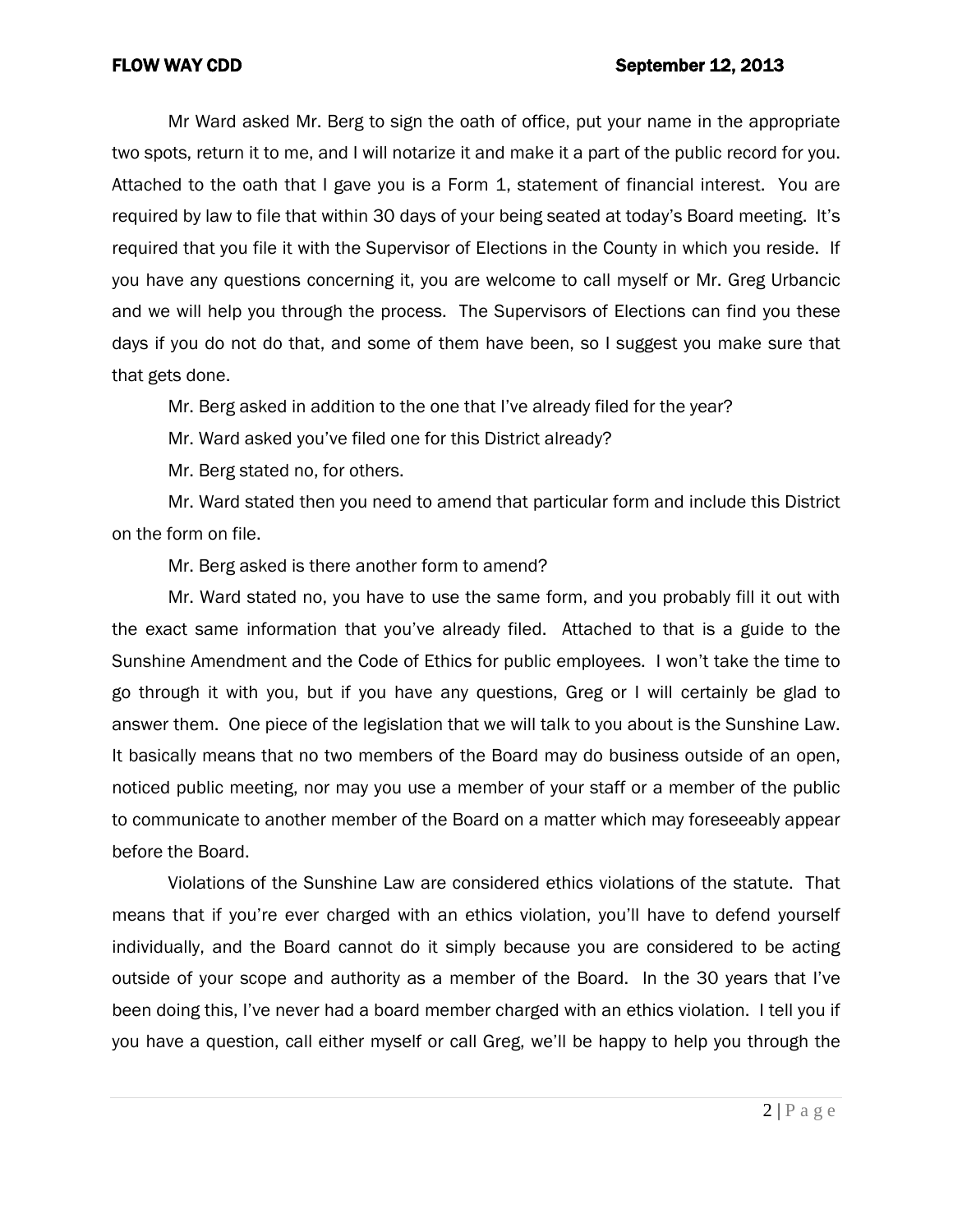process, and if you're uncomfortable with that, just bring up the matter before the Board, but do not contact another member of the Board itself.

E-mails are considered public record, so if you email another member of the Board about matter which may foreseeably appear before it, that constitutes a violation of the law also, so we would also suggest that you if you do have an email communication, please just keep it outside members not on the Board or amongst your staff. Any questions?

Mr. Berg stated no.

## THIRD ORDER OF BUSINESS **Acceptance of Resignation of Mr.** Ronald Waldrop

Mr. Ward stated we do this as a matter of record only; it becomes effective on the date that he submitted it, which was September 6, 2013, so I'll ask that you go ahead and accept the resignation for purposes of inclusion in the record only.

> On MOTION made by Mr. Asher and seconded by Mr. Gilkey, with all in favor, the resignation of Mr. Donald Waldrop was accepted.

FOURTH ORDER OF BUSINESS Consideration of the Appointment of One (1) Individual To Fill the Unexpired Term of Office For Seat 5 (Ronald Waldrop)

Mr. Ward stated the statute permits the Board to do that unilaterally by motion, second and you can either pick someone or you can choose to discuss it a little further, but I'll open it up and see if you have any further discussion on that.

Mr. Asher stated I would like to nominate Mr. Ethan Julin to fill the vacant position.

On MOTION made by Mr. Asher and seconded by Mr. Berg, with all in favor, the appointment of Ethan Julian to fill the unexpired term of office for Seat 5 (Ronald Waldrop) was approved.

FIFTH ORDER OF BUSINESS **All and STATE Administration of the Oath of Office** Administration of the Oath of Office To the Newly Appointed Supervisor Ethan Julian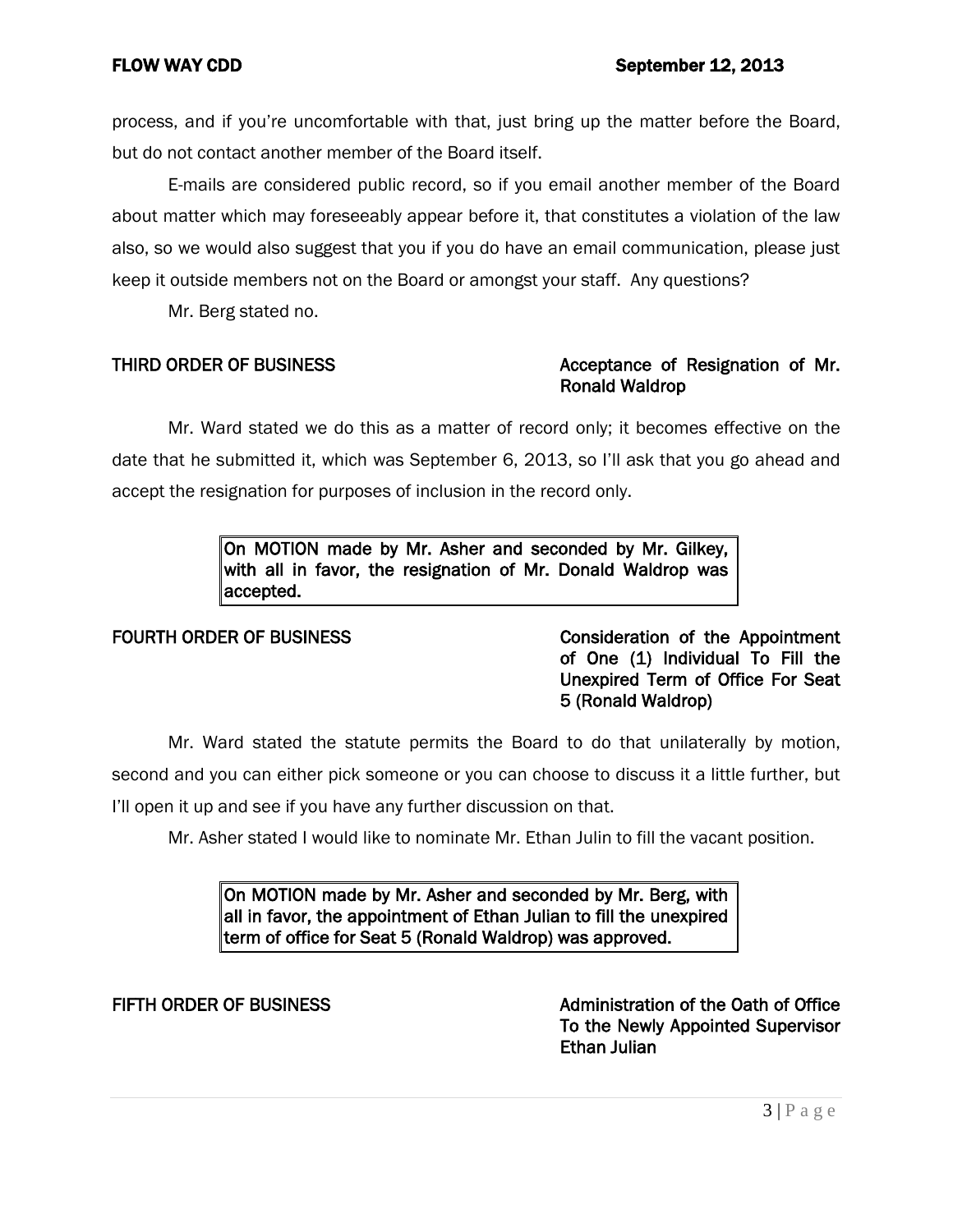- a) Guide to the Sunshine Amendment and Code of Ethics for Public Officers and Employees
- b) Form  $1 -$  Statement of Financial Interests

Mr. Ward stated since Mr. Julin is with us, I would take a moment and swear him in. Again, for the record, I am a notary of the state of Florida. Ethan Julin was duly sworn. I'll ask that you sign it and put your name in the appropriate two spots, return it to me, I'll notarize it and make it part of the public record. Since you are in the room and heard my last comments to Mr. Berg, if you have any questions, please give Greg or I a call. Again, please make sure you do file your Form 1.

SIXTH ORDER OF BUSINESS CONSIDERATION CONSIDERATION OF Resolution 2013-18 Re-designating Officers of the Flow Way Community Development District; Providing For Severability and Invalid Provision; Providing for Conflict and Providing for an Effective Date

Mr. Ward stated the current officers are Mr. Asher as your Chairman, and Mr. Gilkey and Milarsik as assistant secretaries, and I serve as your treasurer and secretary. You may add the two new Board members as assistant secretaries or decide to reorganize the Board in its entirety at this point. If you want to just add the two members as assistant secretaries, a motion to adopt the resolution with those two names would be in order.

Mr. Gilkey asked do we need a vice though, Jim?

Mr. Ward stated I'm sorry, yes, as a vice chairman and an assistant secretary, so you have to pick one as a vice chairman and one as an assistant secretary.

Mr. Asher stated I will nominate Mr. Berg as the vice chairman.

Mr. Ward stated can you just make that a motion and add Mr. Berg as a vice chairman and Mr. Julin as an assistant secretary.

> On MOTION made by Mr. Asher and seconded by Mr. Gilkey, with all in favor, Resolution 2013-18 was approved, with Mr. Berg appointed as the Vice Chairman, and Mr. Julin appointed as an Assistant Secretary.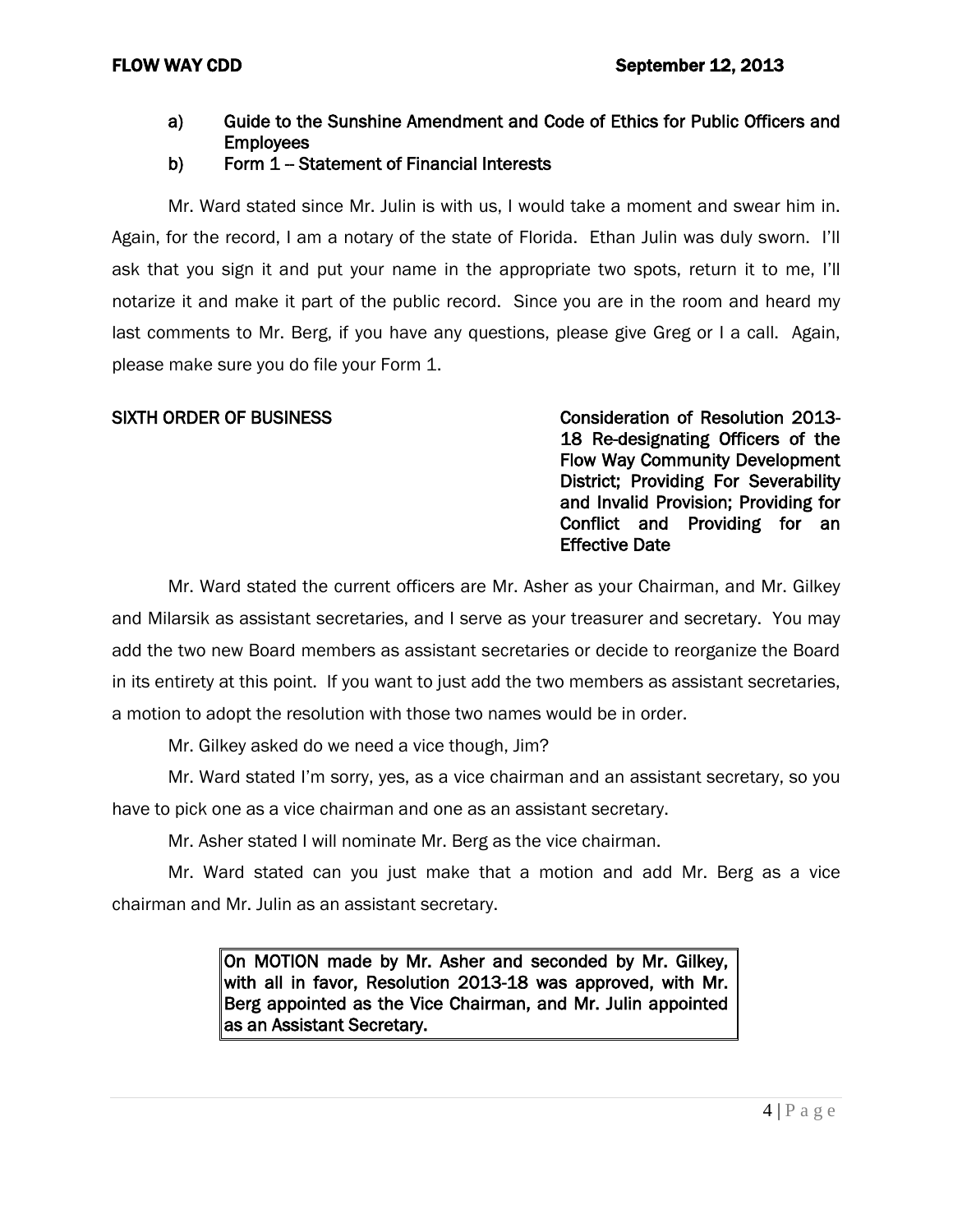SEVENTH ORDER OF BUSINESS Consideration of Resolution 2013-19 of the Board of Supervisors of the Flow Way Community Development District; Rescinding Resolution 2013-14, Which Resolution, Among Other Things, Declared Special Assessments and the Manner In Which Said Special Assessments Would Be Made , and Called for a Public Hearing To Consider the Advisability and Propriety of Said Special Assessments and the Related<br>Improvements: Providing for Improvements: Providing Severability, Providing for Conflict; and Providing for an Effective Date

Mr. Ward stated there were two resolutions, 2013-18 and 2013-19, items six and seven consecutively. Both resolutions rescind the two resolutions that we started in June, which started the special assessment process for the District. As you saw in your agenda package, we're going to restart that process, as we had some changes to the engineer's report and the methodology since you're June meeting. If you have any questions on either of them, I'll be glad to answer them, but first I'll ask for a motion to adopt Resolution 2013- 19, which rescinds your resolution 2013-14.

## On MOTION made by Mr. Asher and seconded by Mr. Berg, with all in favor, Resolution 2013-19 was approved.

EIGHTH ORDER OF BUSINESS Consideration of Resolution 2013- 20 of Flow Way Community Development District; Rescinding Resolution 2013-15, Which Resolution, Among Other Things, Set a Public Hearing for the Purpose of Hearing Public Comment On Imposing Special Assessments; Providing for Severability, Providing For Conflict; and Providing for an Effective Date

Mr. Ward stated the approval of Resolution 2013-20 would be in order.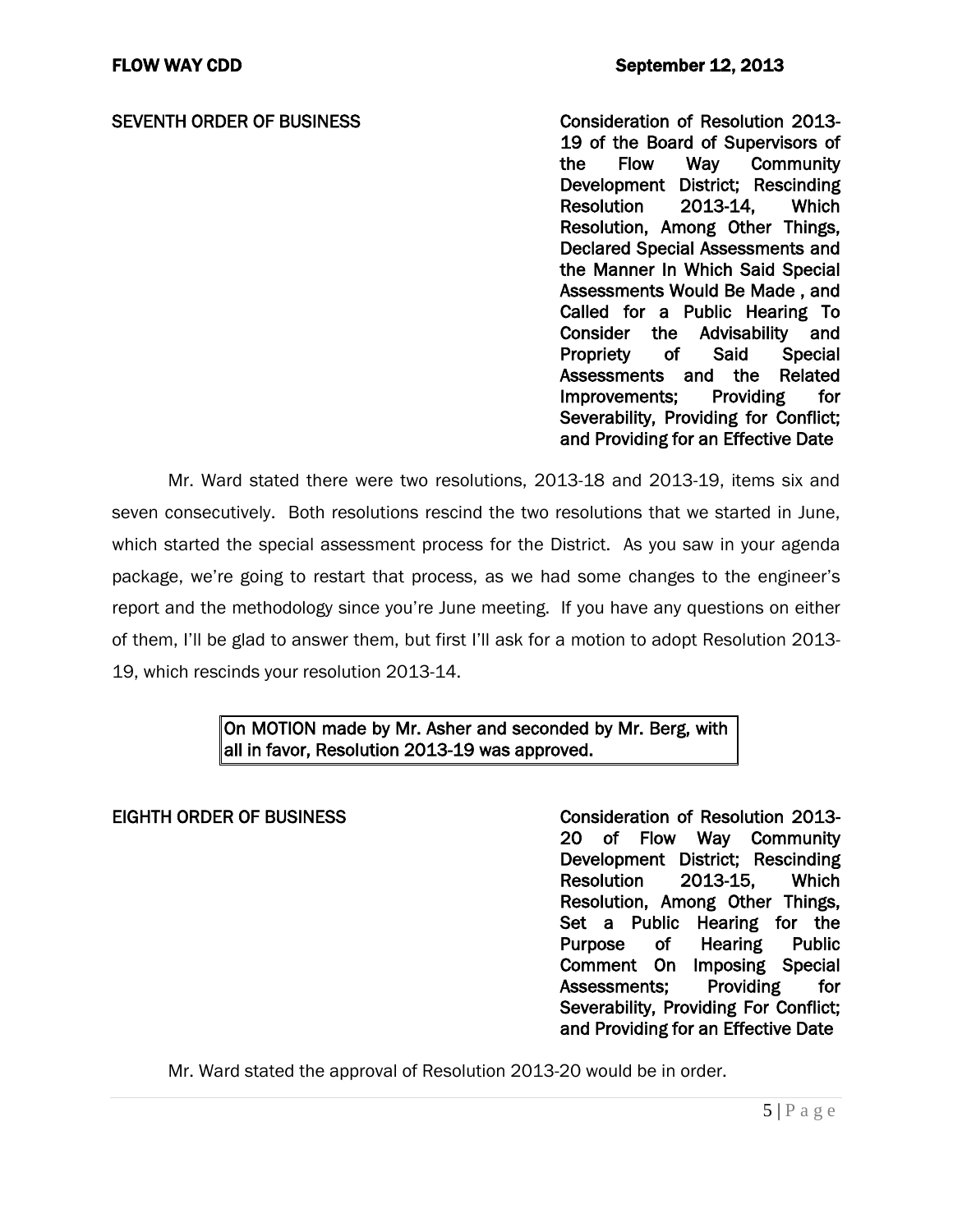On MOTION made by Mr. Asher and seconded by Mr. Berg, with all in favor, Resolution 2013-20 was approved.

NINTH ORDER OF BUSINESS Consideration of Resolution 2013- 21 of the Board of Supervisors of Flow Way Community Development District Declaring Special Assessments; Indicating the Location, Nature and Estimated Cost of Those Improvements Which Cost Is to be Defrayed In Whole or In Part by the Special Assessments; Providing the Portion of the Estimated Cost of the Improvements to be Defrayed In Whole or In Part by the Special Assessments; Providing the Manner In Which Such Special Assessments Shall be Made; Providing When Such Special Assessments Shall be Made; Designating Lands Upon Which the Special Assessments Shall be Levied; Providing for an Assessment Plat; Adopting a Preliminary Assessment Roll; Providing for a Public Hearing To Consider The Advisability and Propriety of Said Assessments and the Related Improvements; Providing for Notice of Said Public Hearing; Providing for Publication of This Resolution; and Providing an Effective Date

Mr. Ward stated items nine and ten are the two resolutions, which are basically the same resolutions that you saw at your last meeting which started your special assessment process. As a part of this, you will be adopting or approving the revised engineer's report, the revise methodology that we had from the last meeting. I'll ask Mr. Willems to take a few moments and go through the changes that he made to the engineer's report from the last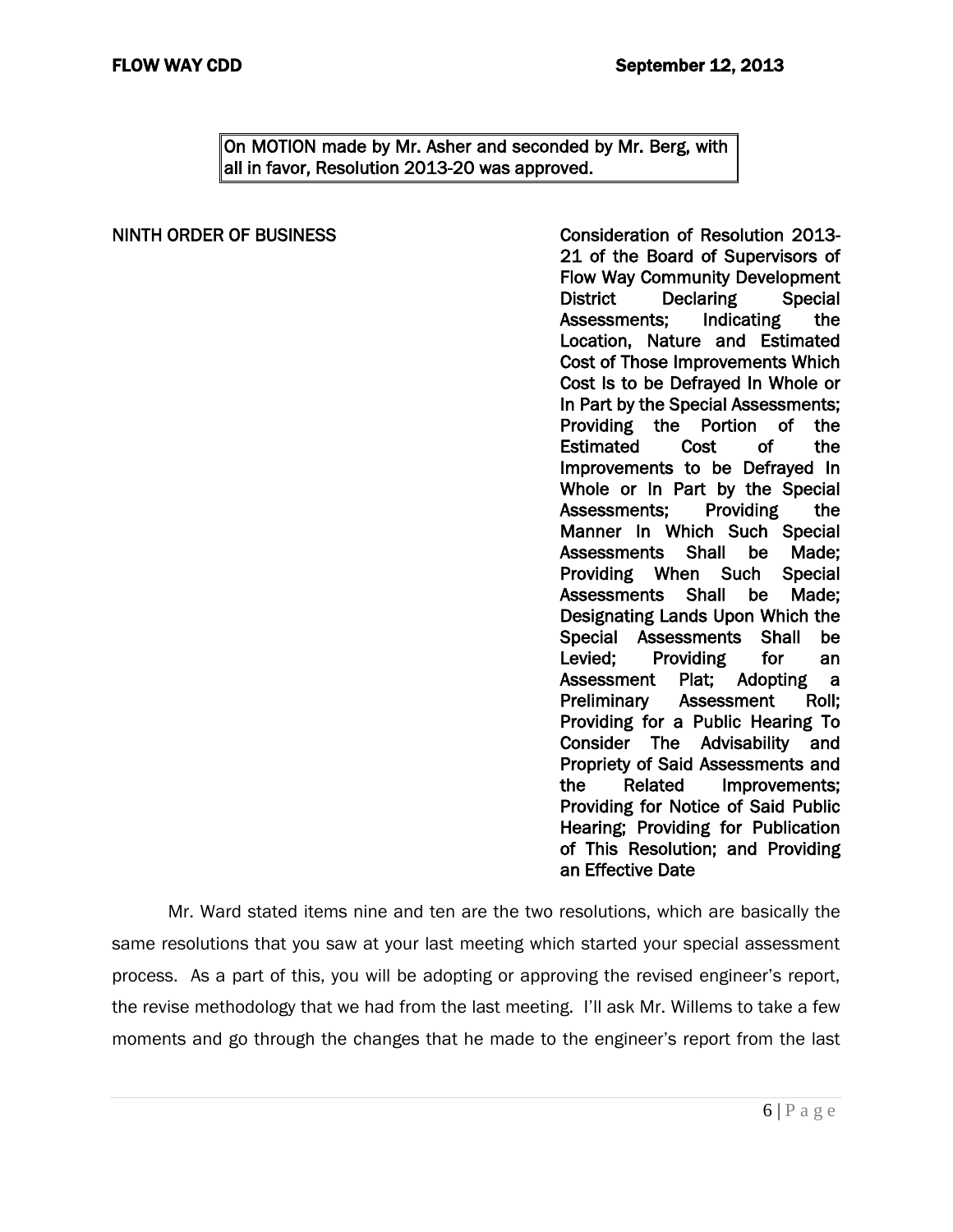time that we started this process. I'll go ahead and update you quickly on my revisions to the methodology.

Mr. Willems stated we made some changes to both the Master Engineer's Report and the Phase I & Phase II. The only change made to the Master is related to total cost. Some of the costs were changed; in all cases the cost went down, and I'll go over what those costs are. The total cost is now with the contingency \$35,090,000, which is less than what it was previously. On the Phase I & Phase II Engineer's Report, the cost changed, because the total coast changed, and there was some minor changes to how a couple of the costs were distributed for the property owners.

On the storm water management, it's a relatively minor change. Instead of going through to calculate the estimated flow off the site, what we used was the anticipated impervious area, which is commonly used as a surrogate for flow. So it's just a minor change. It still is a measure of Flow, but it was a little bit simpler, and that is just the impervious area. That's similar to the way that a lot of municipalities handle their storm water fees, so that's how we changed the storm water. Wastewater did not change the way that we allocated, same with irrigation; it's still based on pervious area.

Landscaping, for the exterior landscaping, it was previously allocated based on each lot was the same amount. We went back and looked at that and thought that it really made more sense, possibly to look at the area for each lot. A larger lot really does get more benefit from the community as a whole as far as property values. So that's how it was allocated based on lot size instead of just each lot has the same allocation. Offsite improvements, did not change anything there. It's still based on the amount of trips that are anticipated from each of the land uses. Environmental mitigation, we did similar to the offsite landscape improvements. We based that on the lot size instead of just one allocation for each lot, so it's based on lot size instead of it being evenly distributed per lot owner.

Professional fees, we did the same thing. Previously it was each lot paid the same, and now it's based on lot size, and those are the changes that were made.

Mr. Ward asked any questions from the Board?

Mr. Gilkey asked on your breakdown, your page one and two, costs on Table 25. Is the golf course an amenity, is that the assessment that would apply or the allocation that would apply to the golf course or just the amenity portion of the club, that \$242? The 322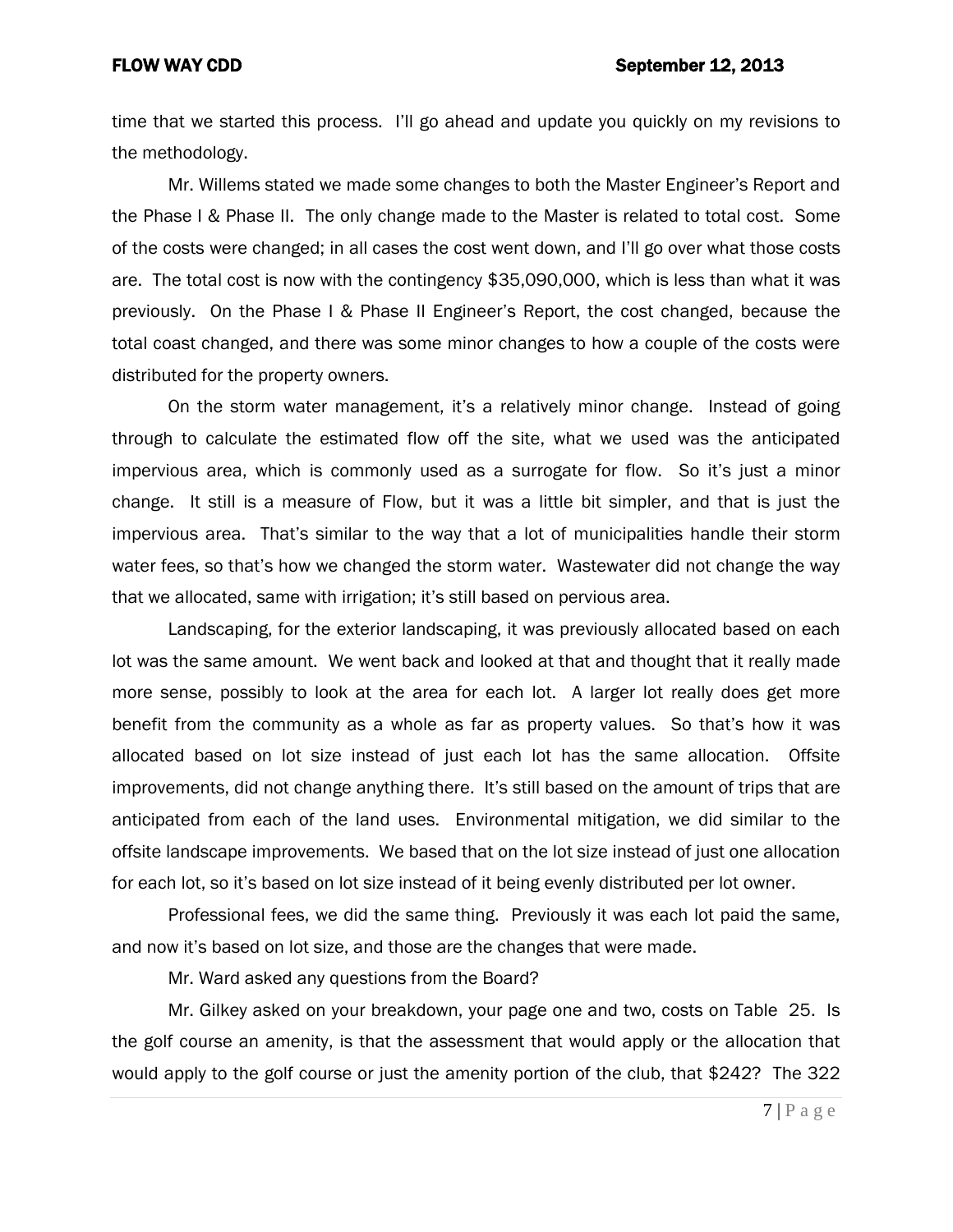units that are in Phase I and II are released from the underlying mortgage. The golf course has not been released.

Mr. Asher stated right. Is that clear on how that works from a mortgage encumberance.

Mr. Willems stated it wouldn't be the golf course itself. Any of those improvements are really more on the clubhouse. The golf course itself doesn't really have a water or wastewater component to it, it's really the clubhouse that has that. Now the irrigation part of it, the golf course has its own irrigation system, so it's not being charged for the irrigation.

Mr. Gilkey stated I see your surface water is zero, so that would just be the clubhouse then.

Mr. Willems stated correct.

Mr. Ward asked any other question from the Board? From my methodology perspective, there has been no changes to the methodology, per say, other than to update it with respect to the new cost allocation. What it does when you do that is revise the size of the financing, and it revises the end unit assessments in the tables. That is the only effect with the respect to the changes that David has made to the Engineer's report and the methodology itself. Any questions from the Board? Hearing none, a motion to adopt Resolution 2013-21 would be in order.

Mr. Willems stated just for the record, it's the revised version that was just distributed by Jim.

Mr. Asher stated I see that it references both of the engineer's reports. I

Mr. Willems stated the reason that we did that, John, is consulting with bond counsel, we wanted to have both of the reports right in front, so that we had a description that flowed as to where the Phase I and Phase II were.

Mr. Ward asked any further questions?

## On MOTION made by Mr. Asher and seconded by Mr. Gilkey, with all in favor, Resolution 2013-21 was approved.

TENTH ORDER OF BUSINESS **Consideration of Resolution 2013-**22 of the Board of Supervisors of Flow Way Community Development District Setting A Public Hearing to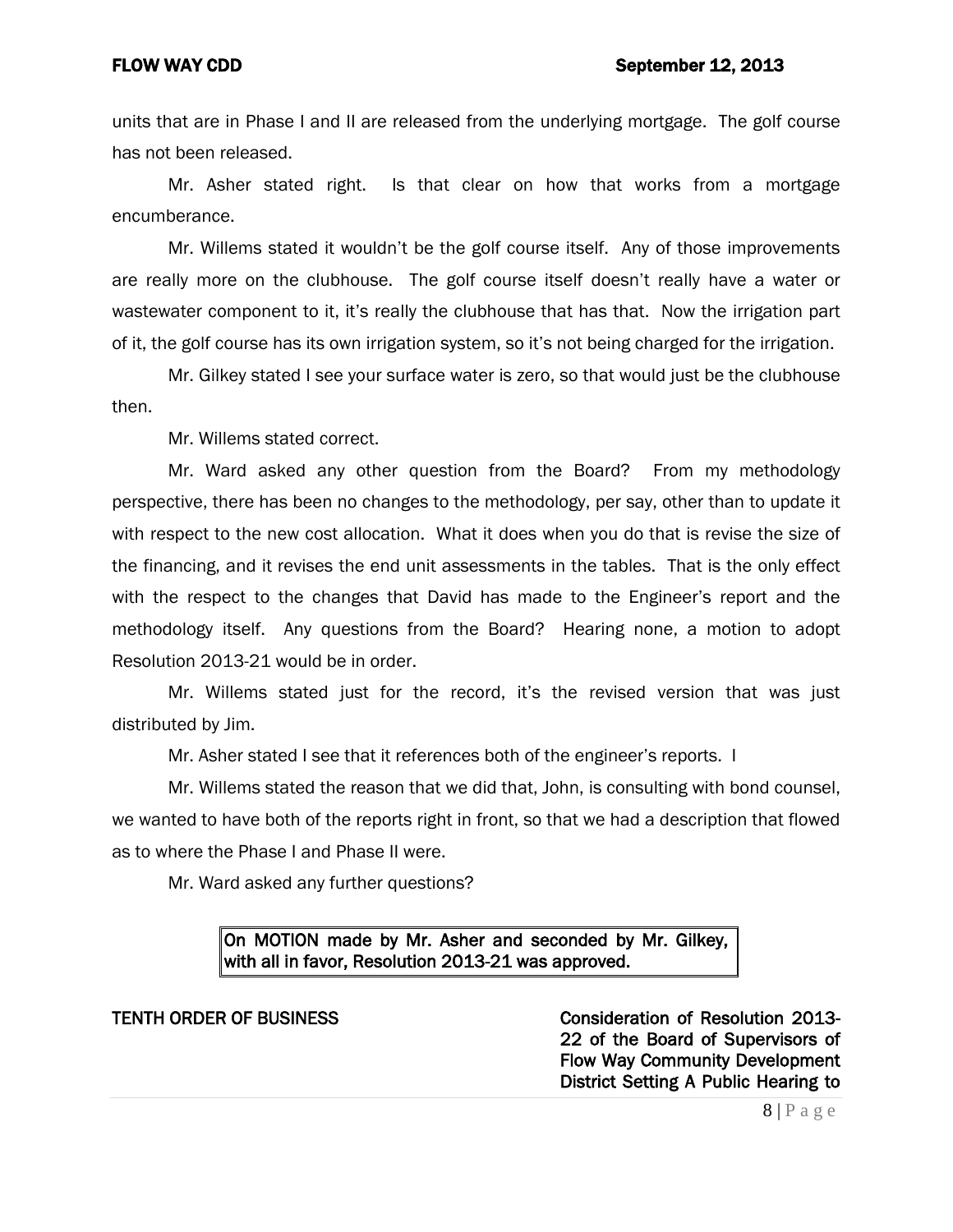be Held On Monday, October 14, 2013, At 9:30 a.m. at the Offices Of Coleman, Yovanovich & Koester, P.A., 4001 Tamiami Trail North, Suite 300, Naples, Florida 34103m for the Purpose of Hearing Public Comment On Imposing a Special Assessment On Certain Propriety Within the District Generally Described as the Flow Way Community Development District In Accordance With Chapters 170, 190 and 197, Florida Statutes; and Providing an Effective Date

Mr. Ward stated the public hearing is scheduled for Monday, October 14, 2013, at 9:30 here at the offices of Coleman, Yovanovich & Koester. It starts the process of mailed notices to property owners. Those will go out today, and property owners will receive their mailed notices tomorrow by Federal Express. If you have any questions, I'll be glad to answer them for you. If not, the resolution is in order.

## On MOTION made by Mr. Asher and seconded by Mr. Berg, with all in favor, Resolution 2013-22 was approved.

ELEVENTH ORDER OF BUSINESS Consideration of Resolution 2013- 23 of the Board of Supervisors of Flow Way Community Development District Expressing The Intent of the District to Use the Uniform Method of Levy, Collection and Enforcement of Non-Ad Valorem Assessments as Authorized and Permitted by Section 197.3632, Florida Statutes; Expressing the Need for the Levy of Non-Ad Valorem Assessments and Setting Forth the Legal Description of the Real Property Within the District's Jurisdictional Boundaries that May Or Shall Be Subject to the Levy of<br>District Mon-Ad Valorem District Non-Ad Valorem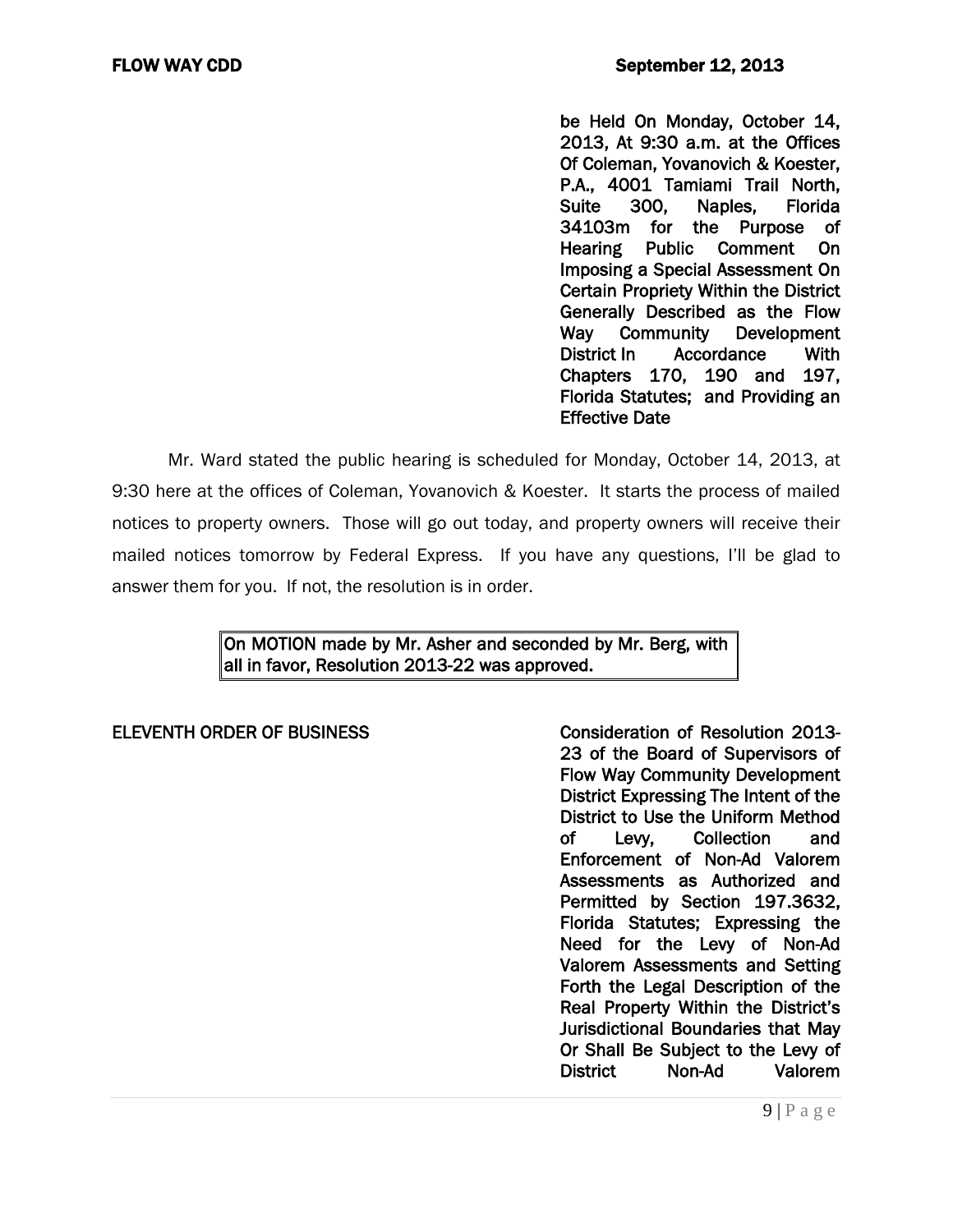### Assessments; Providing for Severability and Invalid Provisions; Providing for Conflict and Providing an Effective Date

Mr. Ward stated if you recall, we did start this process also at your last Board meeting, and this is what we commonly refer to as the notice of intent to levy our assessments and collect those assessments pursuant to what we call the Uniform Method. This means that at some point in the future, we will include our capital assessments and, in all likelihood, our operating assessments on the property tax bills that future homeowners will receive in November of each year from the Tax Collector here in Collier County. The statute requires us to go through this public hearing process to notify both the Property Appraiser and Tax Collector of this intent to utilize the Uniform Method, and you will eventually enter in agreements with both the Property Appraiser and the Tax Collector to put those on the tax roll.

The public hearing is scheduled for October 14, 2013, at 9:30 here at the offices of Coleman, Yovanovich & Koester. If you have any questions, I'll be glad to answer them, otherwise Resolution 2013-23 is in order.

> On MOTION made by Mr. Asher and seconded by Mr. Berg, with all in favor, Resolution 2013-23 was approved.

### TWELFTH ORDER OF BUSINESS Public Hearings

a) Fiscal Year 2013 Budget

## I. Public Comment

Mr. Ward stated this is two public hearings; the first is related to your Fiscal Year 2013 Budget, and then the second public hearing is also related to your 2014 Budget. The first thing that I will do is ask the Board, by motion, to open your public hearing.

> On MOTION made by Mr. Asher and seconded by Mr. Berg, with all in favor, opening the discussion to public comment was approved.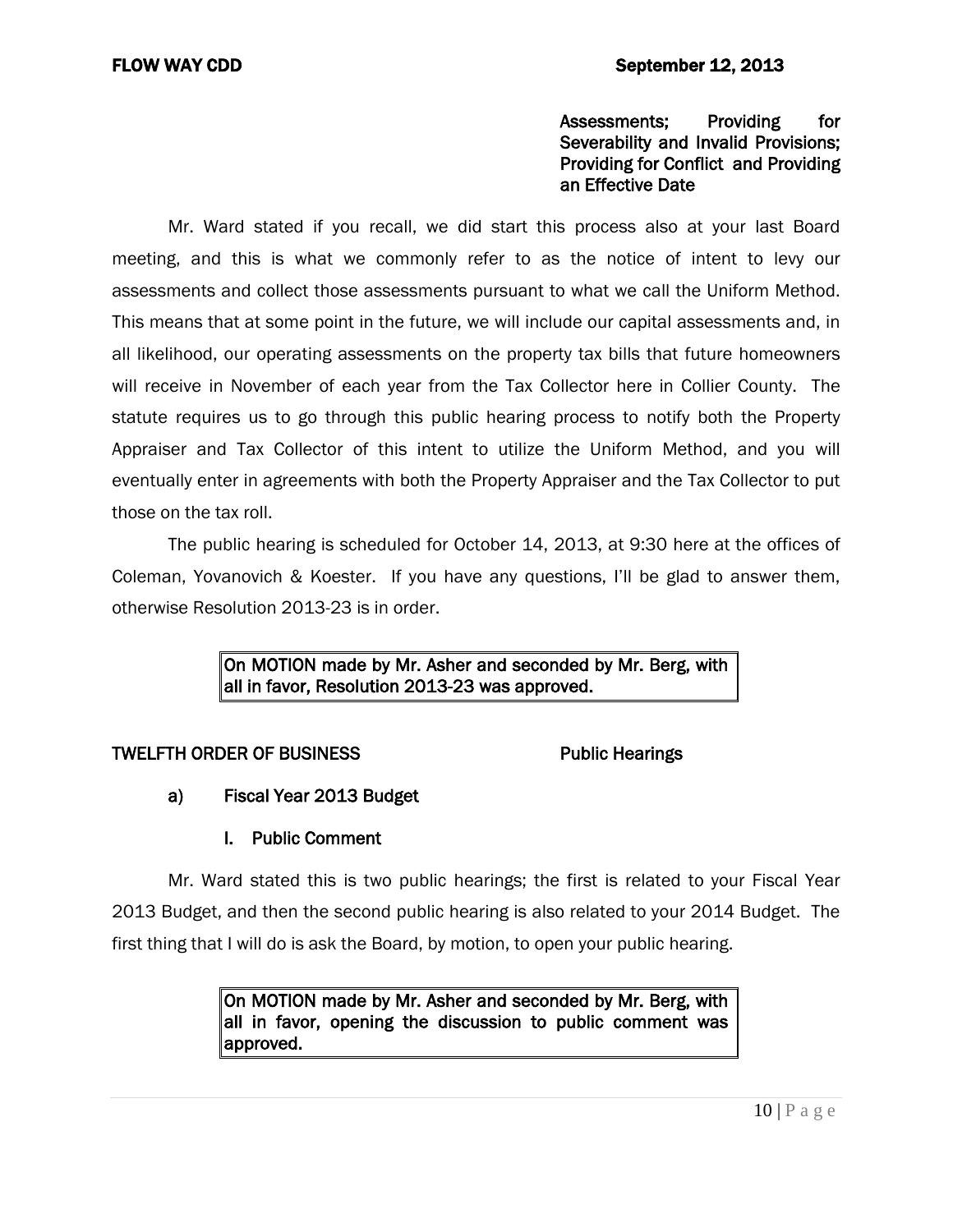Mr. Ward stated the record will reflect there are no members of the public present in person, and I have not received any written communications with respect to the consideration of your 2013 Budget. As such, I'll ask the Board by motion to close your public hearing.

> On MOTION made by Mr. Asher and seconded by Mr. Berg, with all in favor, closing the discussion to public comment was approved.

### II. Board Comment

Mr. Ward asked is there any Board comment or questions with respect to your 2013

Budget? Hearing none, then a motion to adopt Resolution 2013-24 would be in order.

 III. Consideration of Resolution 2013-24, the Annual Appropriation Resolution of the Flow Way Community Development District (The "District") Relating to the Annual Appropriations and Adopting the Budget for the Fiscal Year Beginning October 1, 2012, and Ending September 30, 2013; Providing for a Severability Clause; Providing for Conflict and Providing for an Effective Date

Mr. Ward stated hearing none, then a motion to adopt Resolution 2013-24 would be in order.

> On MOTION made by Mr. Asher and seconded by Mr. Berg, with all in favor, Resolution 2013-24 was approved.

### b) Fiscal Year 2014 Budget

### I. Public Comment

Mr. Ward stated the first thing we'll do is a motion to open your public hearing.

On MOTION made by Mr. Asher and seconded by Mr. Berg, with all in favor, opening the discussion to public comment was approved.

Mr. Ward stated the record will reflect that there are no members of the public present in person, and I've not received any written communications with respect to the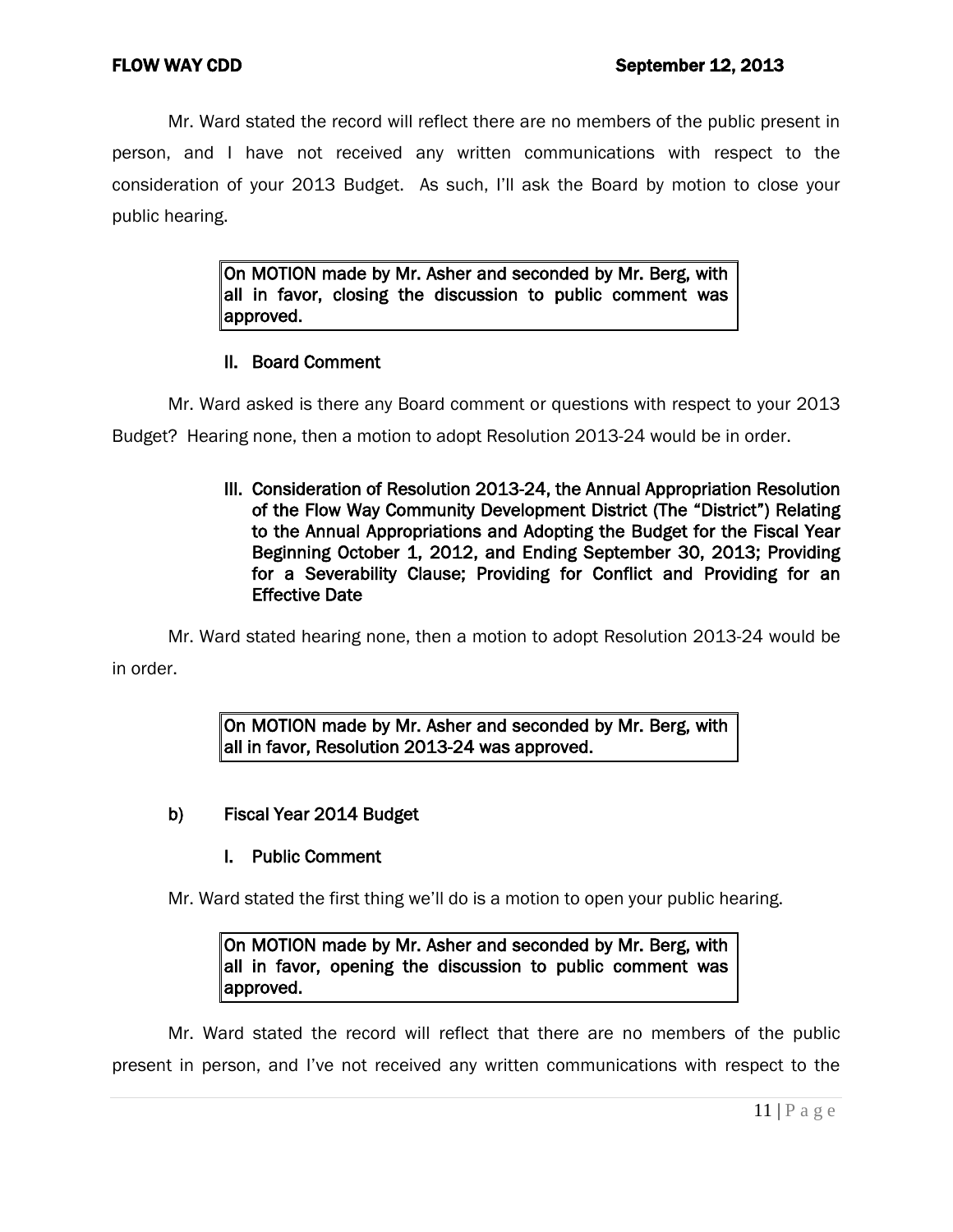consideration of the Fiscal Year 2014 budget. As such, a motion to close your public hearing is in order.

> On MOTION made by Mr. Asher and seconded by Mr. Berg, with all in favor, closing the discussion to public comment was approved.

## II. Board Comment

No Discussion.

 III. Consideration of Resolution 2013-25, the Annual Appropriation Resolution of the Flow Way Community Development District (The "District") Relating to the Annual Appropriations and Adopting the Budget for the Fiscal Year Beginning October 1, 2013, and Ending September 30, 2014; Providing for a Severability Clause; Providing for Conflict and Providing for an Effective Date

Mr. Ward stated the resolution is in order and recommended for your consideration.

On MOTION made by Mr. Asher and seconded by Mr. Berg, with all in favor, Resolution 2013-25 was approved.

## THIRTEENTH ORDER OF BUSINESS Consideration of Agreement With Taylor Morrison to Fund the General Fund Operations for Fiscal Year 2014

Mr. Ward stated the agreement with Taylor Morrison with respect to funding both your 2014 budget. This is the same agreement that we had presented to you and adopted when you adopted the proposed budget for Fiscal Year 2013 some time ago. If you have any questions, I'll be glad to answer them, otherwise the agreement is in order and recommended for your consideration.

Mr. Asher stated my only question is did Michelle Campbell in our office look at this?

Mr. Ward stated at the time Mr. Squitieri had it reviewed by developer's counsel. It is essentially the same agreement, but I will forward that to him again to see if he has any more comments on it. If he does, we'll just approve it subject to any comments.

Mr. Asher stated sure, but also forward it to Michelle.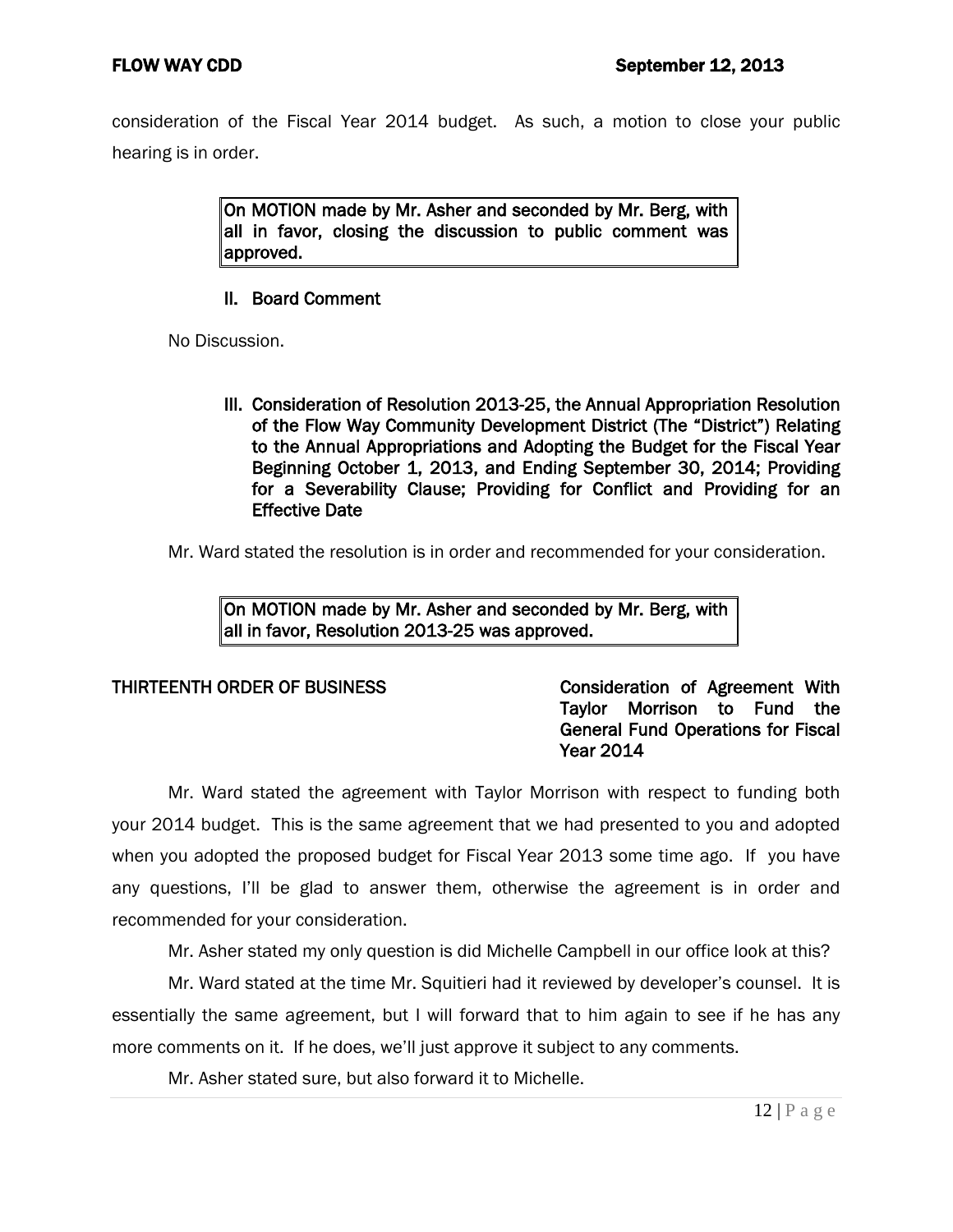Mr. Ward stated I will.

A male speaker stated just so she knows. A lot of times it has to do with timing. I mean I don't see this being an issue, but you never know.

Mr. Ward stated yes, I actually don't think there's any timing in here. I think it just says you pay.

Mr. Asher stated sure, a lot of the agreements for the assessments end up being a big deal and how they split them up.

Mr. Ward stated yes, probably more than a year from now. A motion to adopt the agreement, subject to review by Taylor Morrison and by Taylor Morrison's counsel would be in order.

> On MOTION made by Mr. Asher and seconded by Mr. Berg, with all in favor, the agreement with Taylor Morrison to fund the General Fund Operations for Fiscal Year 2014 was approved.

## FOURTEENTH ORDER OF BUSINESS Consideration of Resolution 2013-

26 Of The Board of Supervisors of the Flow Way Community Development District Designating Dates, Times and Location for Regular Meetings of the Board of Supervisors of the District; Providing for Conflict; Providing for Severability and Providing an Effective Date.

Mr. Ward stated the laws requires us to adopt a meeting schedule if we do decide to do it. I scheduled them for the second Thursday of each month at 1:30 p.m. here at the offices of Coleman, Yovanovich & Koester. The timing is actually more for my schedule, since I'm on this coast on that day, but you don't have to have it on this day. I suspect we at least until we get through the financing on this project that will probably cut down the number of meetings from once a month to wherever they need to be. If there are any questions, I'll be glad to answer them, otherwise a motion to adopt the resolution would be in order.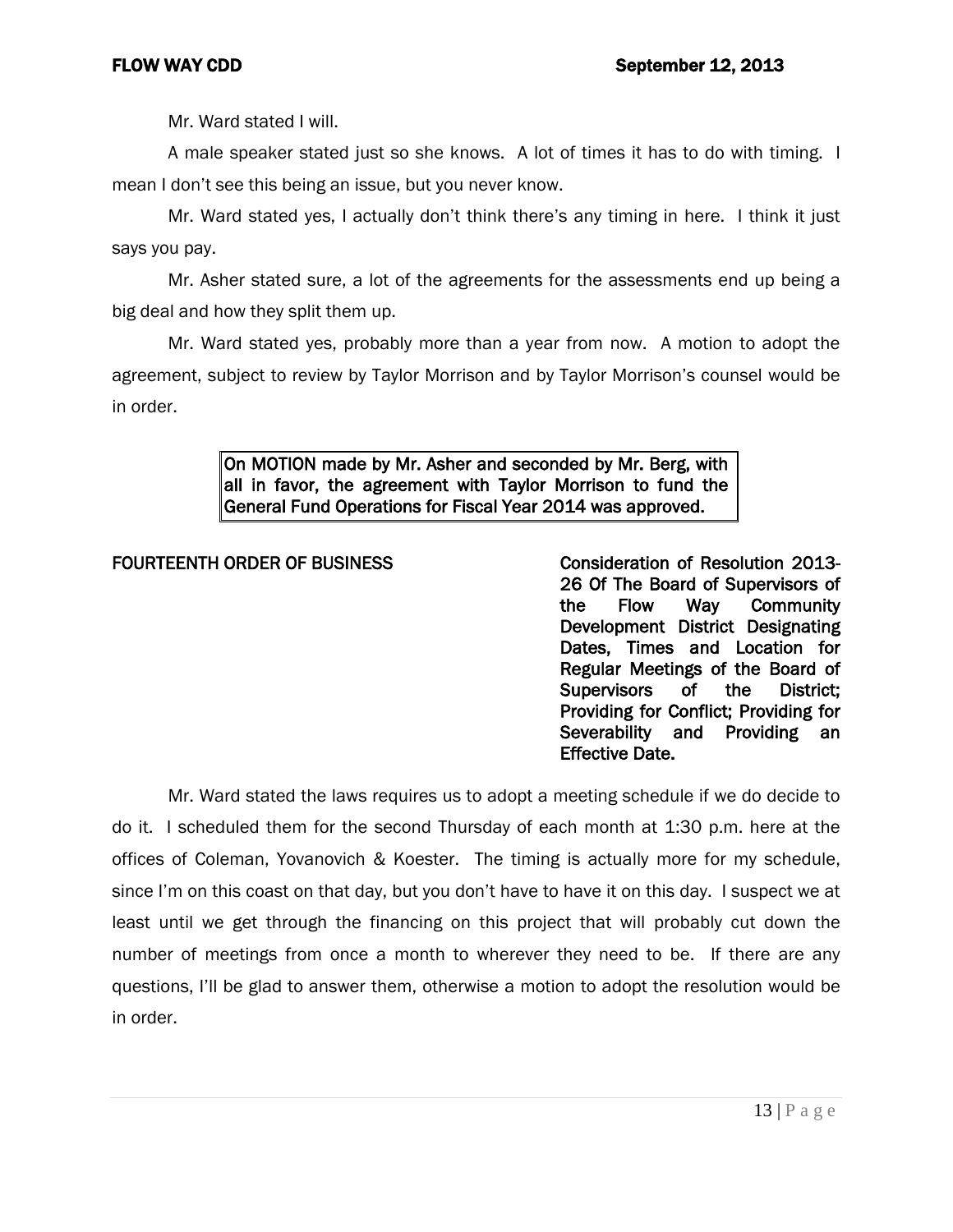On MOTION made by Mr. Gilkey and seconded by Mr. Asher, with all in favor, Resolution 2013-26 was approved.

### ADDED ITEM - FIFTEENTH ORDER OF BUSINESS Consideration of Resolution 2013-27 of the Board of Supervisors Of the Flow Way Community Development District; Expressing the Intent of the District to use the Uniform Method of levy, collection and Enforcement of Non-Ad Valorem Assessments as authorized and permitted by Section 197.3632 F.S. Expressing the need for the levy of Non-Ad Valorem assessments and setting forth the legal description of the real property within the District's jurisdictional boundaries that may or shall be subject to the levy of District Non-Ad Valorem Assessments. Providing for Conflict; Providing for Severability and Providing an Effective Date.

Mr. Ward stated I have one add item for you. I'll pass out this resolution to you. We will number this Resolution 2013-27, and as I mentioned to you when we expressed our intent to use the Uniform Method, pursuant to that resolution, we had also adopted that in June. But with the change that we're making to the engineer's report and, subsequently, to the methodology, we restarted that process today. This resolution rescinds what was adopted in June, which was Resolution 2013-17 regarding the notice of intent to utilize the Uniform Method. That resolution is in order and recommended for your consideration.

## On MOTION made by Mr. Asher and seconded by Mr. Berg, with all in favor, Resolution 2013-27 was approved.

## FIFTEENTH ORDER OF BUSINESS STATES STAFF Reports

a) District Attorney

No report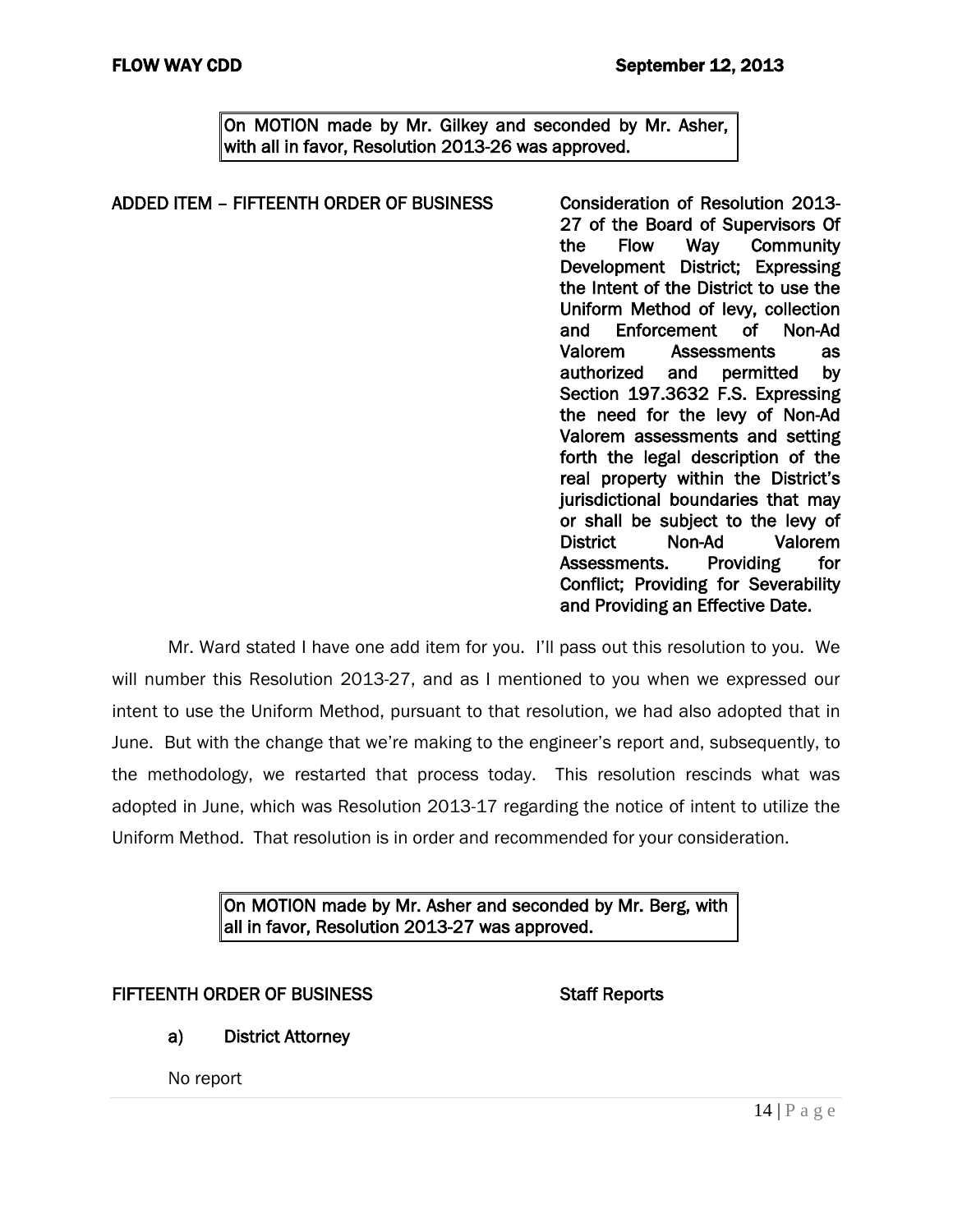### **FLOW WAY CDD**

**September 12, 2013** 

 $b)$ **District Engineer** 

No report

 $b)$ **District Manager** 

No report

### SIXTEENTH ORDER OF BUSINESS

### **Supervisors' Requests**

Mr. Ward asked anything from the Board? Let the record reflect that there are no members of the audience present.

### SEVENTH ORDER OF BUSINESS

Adjournment

Mr. Ward stated a motion to adjourn would be in order.

On MOTION made by Mr. Asher and seconded by Mr. Berg, with all in favor, the meeting was adjourned at 10:08 a.m.

James<sub>/P.</sub> Ward Secretary

Chairman John Asher.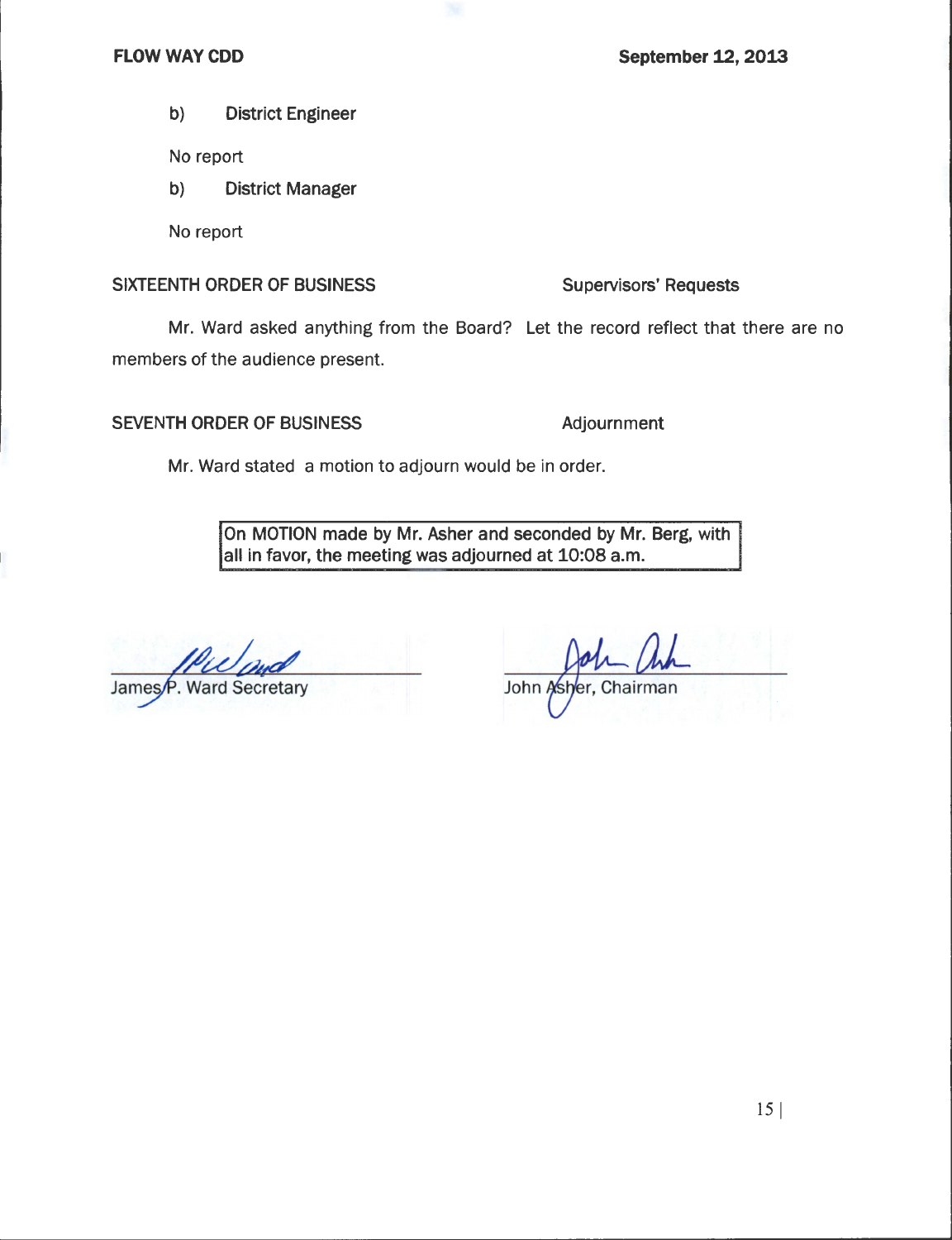# **OATH OR AFFIRMATION OF OFFICE**

1. ETHAN JULIA a citizen of the State of Florida and of the United States of America, and being an officer of the Flow Way Community Development District and a recipient of public funds as such officer, do hereby solemnly swear or affirm that I will support the Constitution of the United States and of the State of Florida, and will faithfully, honestly and impartially discharge the duties devolving upon me as a member of the Board of Supervisors of the Flow Way Community Development District, Collier County, Florida.

Hen Signature

**Printed Name:** 

**STATE OF FLORIDA COUNTY OF COLLIER** 

| Sworn to (or affirmed) before me this $\angle$ day of $\triangle$ <i>deprement</i> (2013, by |  |  |  |                                             |  |
|----------------------------------------------------------------------------------------------|--|--|--|---------------------------------------------|--|
| ErHan Jana                                                                                   |  |  |  | whose signature appears hereinabove, who is |  |
| personally known to me or who produced                                                       |  |  |  | as identification.                          |  |

Iamis Puland.

**NOTARY PUBLIC STATE OF FLORIDA** 

**Print Name: JAMES P. WARD** 150403 Commiss coires February 26, 2016 **My Commissi**